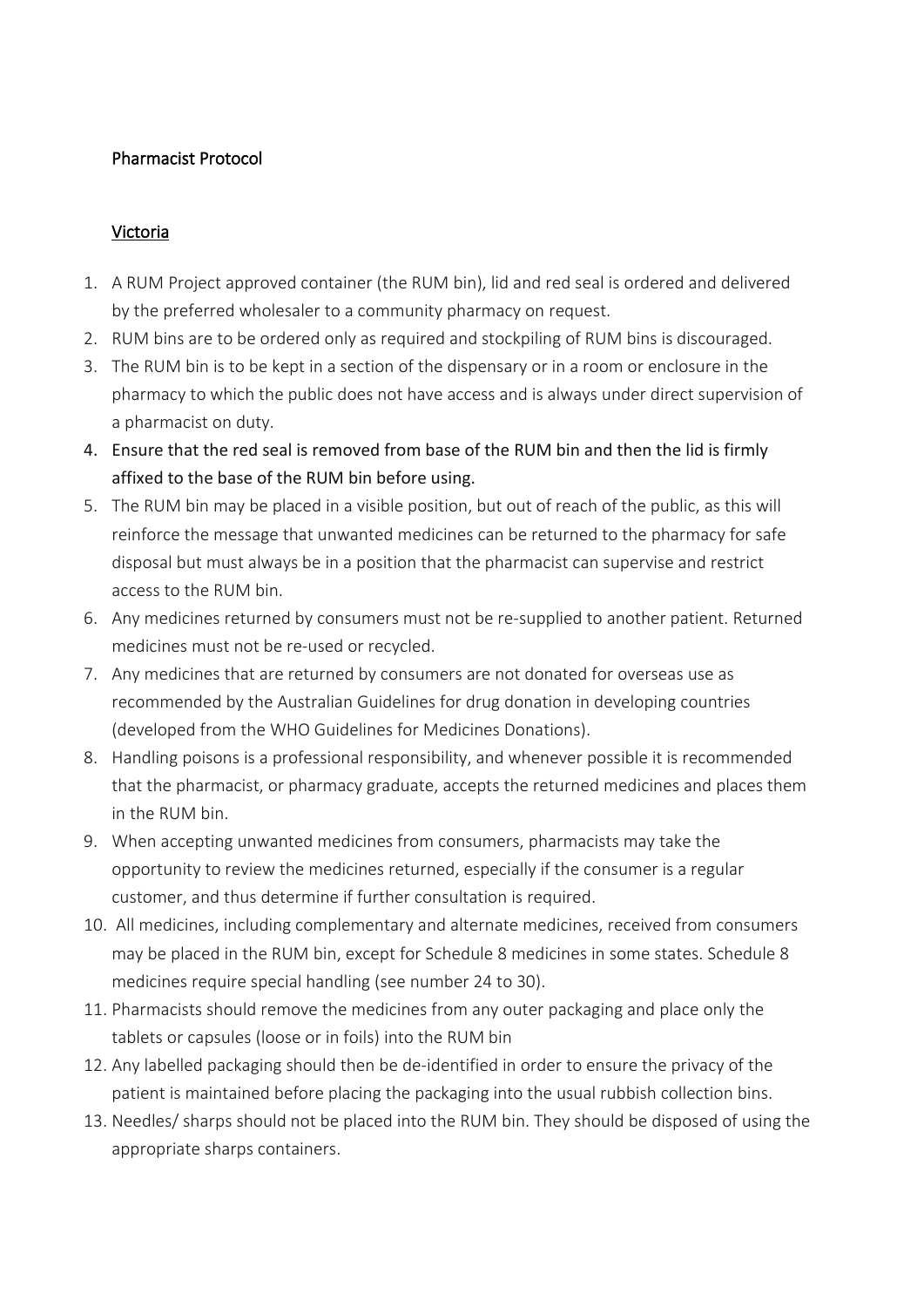- 14. Small quantities oral cytotoxic medicines (i.e., usual PBS prescription quantity) can be placed into the RUM bin
- 15. Compounded chemotherapy treatments should not be placed into the RUM bin. These products should be disposed of in an appropriate cytotoxic waste container
- 16. Any Dose Administrations Aids returned for disposal should be placed into the RUM bin without any extraneous packaging -i.e., remove plastic sleeves, etc.
- 17. Do not place any weekly organisers that are returned by consumers, in the RUM bin. These can be appropriately disposed of in the general rubbish once any medicines are removed from the organiser (medicines only placed in the RUM bin).
- 18. Liquid medicines can be placed in the RUM bin a small amount (i.e., less than 100ml) can be poured directly into the RUM bin over the contents or larger volumes can be poured onto an absorbent material (e.g., sawdust or kitty litter) placed in the RUM bin.
- 19. When the RUM bin is almost full, or whenever it contains sufficient medicines to raise concerns about their security, the red seal must be securely and permanently affixed to the RUM bin and the wholesaler alerted that a collection is required. Appropriate documentation is required from your wholesaler before the collection can occur.
- 20. The RUM bin lid firmly attached and the wholesaler is alerted that a collection is required.
- 21. It should be impressed on all staff that any attempt to retrieve anything from the RUM bin is absolutely prohibited.
- 22. Any information or suspicion of theft from the RUM bin, or any loss/disappearance of the RUM bin or any of its contents, should be reported to the local police.
- 23. Failure to accept any returned medicines from a consumer may jeopardise the ability of the community pharmacy to access RUM bins in the future.

## Disposal of Schedule 8 Medicines

- 24. It remains the responsibility of all pharmacists to ensure that they comply with their jurisdiction's requirements for the disposal of Schedule 8 medicines. The following Schedule 8 protocols are all correct as of November 2021.
- 25. Pharmacists should take reasonable steps to ensure any Schedule 8 medicines returned for disposal are recorded and destroyed in accordance with *Drugs, Poisons and Controlled Substances Regulations (VIC) 2017.*

Link to the information for pharmacists on Vic Health <https://www.health.vic.gov.au/publications/managing-schedule-8-poisons>

26. Destruction of schedule 8 medicines can be performed by the pharmacist under the direct supervision of another pharmacist